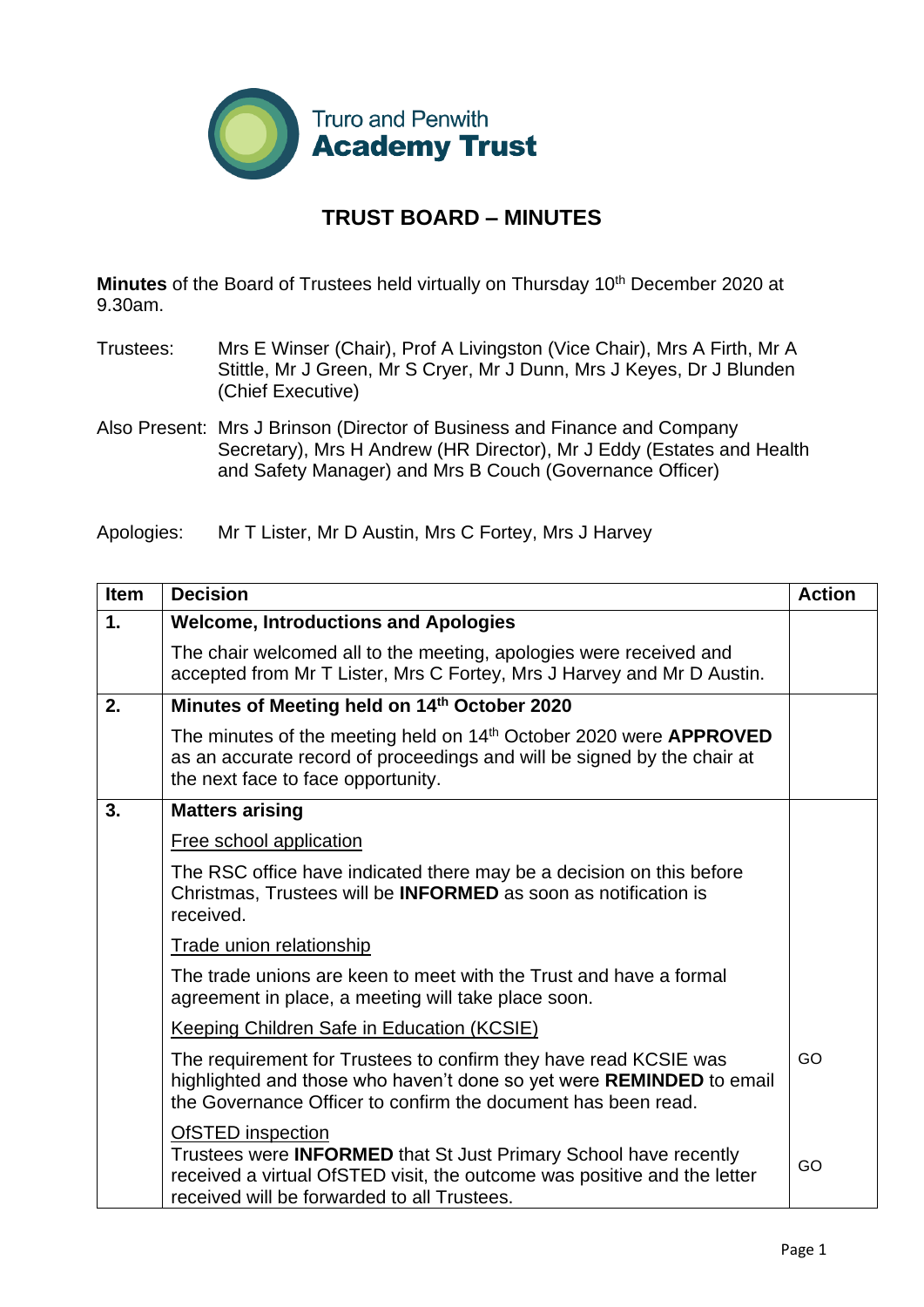| 4. | <b>Declaration of Business and Pecuniary Interests</b>                                                                                                                                                                                                                                                                                                                                                                                                                                                                                                                                                                    |  |
|----|---------------------------------------------------------------------------------------------------------------------------------------------------------------------------------------------------------------------------------------------------------------------------------------------------------------------------------------------------------------------------------------------------------------------------------------------------------------------------------------------------------------------------------------------------------------------------------------------------------------------------|--|
|    | No changes to declared interests were shared.                                                                                                                                                                                                                                                                                                                                                                                                                                                                                                                                                                             |  |
| 5. | <b>Regular Updates</b>                                                                                                                                                                                                                                                                                                                                                                                                                                                                                                                                                                                                    |  |
|    | 5.1 Health, Safety and Estates Update                                                                                                                                                                                                                                                                                                                                                                                                                                                                                                                                                                                     |  |
|    | Trustees <b>NOTED</b> the previously circulated report and highlighted:                                                                                                                                                                                                                                                                                                                                                                                                                                                                                                                                                   |  |
|    | The ownership of the solar panels on the hall roof at Pensans is<br>$\bullet$<br>still an issue but Cornwall Council are looking to provide written<br>approval for the solar panels to be removed. This will then enable<br>repair work to be undertaken to the leaking roof.<br>The numbers of positive Covid cases across the Trust has<br>remained low but where there have been cases, a total of 324<br>students have been sent home to isolate.<br>The compliance system currently being used is being tested to look<br>$\bullet$<br>at the effectiveness of the system compared to other web based<br>providers. |  |
|    | 5.2 Capital Allocation Requests                                                                                                                                                                                                                                                                                                                                                                                                                                                                                                                                                                                           |  |
|    | Trustees were provided with an overview of the previously circulated<br>report, Trustee's also <b>NOTED</b> that a working party of Trustee's had met to<br>discuss the Capital projects in more detail.                                                                                                                                                                                                                                                                                                                                                                                                                  |  |
|    | Trustees <b>RATIFIED</b> the Director of Business and Finance's urgent<br>approval of funds for the emergency works agreed since the last board<br>report of £17,634.                                                                                                                                                                                                                                                                                                                                                                                                                                                     |  |
|    | Trustee's <b>APPROVED</b> the capital allocation requests for the following<br>projects:                                                                                                                                                                                                                                                                                                                                                                                                                                                                                                                                  |  |
|    | a, St Ives School – replacement of fire shutter and cover walkway<br>upgrade works - £24,000.                                                                                                                                                                                                                                                                                                                                                                                                                                                                                                                             |  |
|    | b. Pensans School - ring-fencing of £60,000 to make urgent repairs to the<br>roof in conjunction with the Local Authority.                                                                                                                                                                                                                                                                                                                                                                                                                                                                                                |  |
|    | 5.3 Safeguarding Update                                                                                                                                                                                                                                                                                                                                                                                                                                                                                                                                                                                                   |  |
|    | Trustees <b>NOTED</b> the content of the safeguarding leaflet 2020.                                                                                                                                                                                                                                                                                                                                                                                                                                                                                                                                                       |  |
|    | Trustee's RECEIVED the Trust Safeguarding Leader report and NOTED<br>the content – Thanks were expressed for the report.                                                                                                                                                                                                                                                                                                                                                                                                                                                                                                  |  |
| 6. | <b>Chair's Business</b>                                                                                                                                                                                                                                                                                                                                                                                                                                                                                                                                                                                                   |  |
|    | A meeting recently took place between the Trust and the College to<br>discuss the Trust's ambitions and direction and the role the College may<br>play in this. The meeting was a positive step in developing the<br>relationship – both organisations will continue to work towards an MOU.<br>The previously mentioned RSC meeting is likely to be scheduled for<br>January.                                                                                                                                                                                                                                            |  |
| 7. | <b>Chief Executive's Report</b>                                                                                                                                                                                                                                                                                                                                                                                                                                                                                                                                                                                           |  |
|    | Trustees <b>DISCUSSED</b> the previously circulated report with the following<br>highlights:                                                                                                                                                                                                                                                                                                                                                                                                                                                                                                                              |  |
|    | The Government spending review has reaffirmed their commitment to an<br>uplift for education with a £2.2 billion rise for the section next year.                                                                                                                                                                                                                                                                                                                                                                                                                                                                          |  |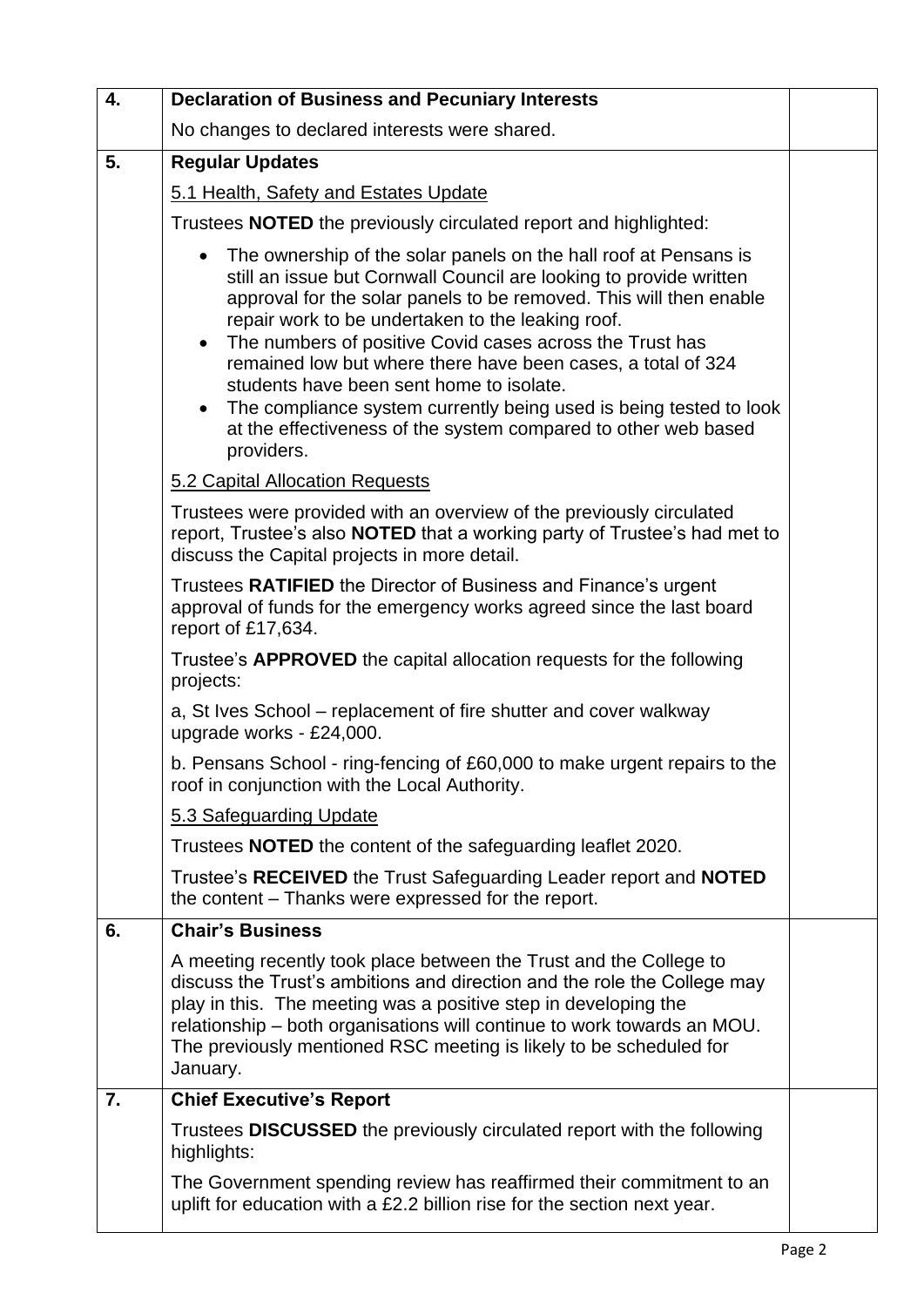|    | 8.1 Recovery<br>The Chair of the recovery working party <b>UPDATED</b> Trustees on the<br>regular recovery meetings and directed them to the notes on connect.                                                                                                                                                                                                                                                                                                                                                                                                                                                                                                                                                                                                                                                                             |     |
|----|--------------------------------------------------------------------------------------------------------------------------------------------------------------------------------------------------------------------------------------------------------------------------------------------------------------------------------------------------------------------------------------------------------------------------------------------------------------------------------------------------------------------------------------------------------------------------------------------------------------------------------------------------------------------------------------------------------------------------------------------------------------------------------------------------------------------------------------------|-----|
| 8. | <b>Working Party Updates</b>                                                                                                                                                                                                                                                                                                                                                                                                                                                                                                                                                                                                                                                                                                                                                                                                               |     |
|    | The CEO was <b>THANKED</b> for her report.                                                                                                                                                                                                                                                                                                                                                                                                                                                                                                                                                                                                                                                                                                                                                                                                 |     |
|    | Risk reporting – the Trust are currently dealing with a small number of<br>complaints - see confidential minutes.                                                                                                                                                                                                                                                                                                                                                                                                                                                                                                                                                                                                                                                                                                                          |     |
|    | and made the following recommendations:<br>Await the final decision of the new Free School at Perranporth<br>$\bullet$<br>which has an ARB as this has a strategic impact on the scope and<br>strategic provision for SEND across the Trust<br>Continue to work with the LA to explore the development of a new<br>ARB provision at Hayle Academy but due to the impact of the<br>Covid-19 pandemic on school improvement progress and the<br>vulnerability of the school with new school leadership, to seek to<br>push the timescale back to 2023<br>To seek assurances around the funding model for ARBs and the<br>need for places in the ARB in liaison with the LA<br>To continue to identify best practice regarding staffing models and<br>$\bullet$<br>leadership structures for ARBs and provision for SEND within the<br>Trust. |     |
|    | For further growth information, see confidential minutes.<br>ARB working party $-$ a small working party has met to discuss the<br>exploration and development of a potential new ARB at Hayle Academy                                                                                                                                                                                                                                                                                                                                                                                                                                                                                                                                                                                                                                     |     |
|    | Growth update – the date of release of information regarding the Wave 14<br>of free schools has been pushed back and the RSC office is not able to<br>confirm when this will be released.                                                                                                                                                                                                                                                                                                                                                                                                                                                                                                                                                                                                                                                  |     |
|    | Trustees QUESTIONED whether fundraising to support the IT provision<br>would be an option and DISCUSSED various foundations and trusts that<br>may be able to help - Trustees AGREED a letter should be put together<br>for the identified foundations and trusts - Trustees would report any<br>additional suggestions to the CEO.                                                                                                                                                                                                                                                                                                                                                                                                                                                                                                        | CEO |
|    | IT provision across the Trust continues to require additional investment –<br>Trustees previously agreed to an additional IT technician and the<br>identification of specific grants or sponsors of new IT provision and<br>services in our schools is a priority.                                                                                                                                                                                                                                                                                                                                                                                                                                                                                                                                                                         |     |
|    | Newlyn School and other Trust schools in the Penwith Hub are working<br>with Newlyn Art Gallery and The Exchange in Penzance to express<br>interest in an Arts related professional development grant.                                                                                                                                                                                                                                                                                                                                                                                                                                                                                                                                                                                                                                     |     |
|    | JB is chairing an operational group which is a committee of the Cornwall<br>Standards Board looking at provision of support and CPD for schools<br>across Cornwall.                                                                                                                                                                                                                                                                                                                                                                                                                                                                                                                                                                                                                                                                        |     |
|    | Work has been undertaken with Trusts across Devon and Cornwall to<br>develop a peer review model.                                                                                                                                                                                                                                                                                                                                                                                                                                                                                                                                                                                                                                                                                                                                          |     |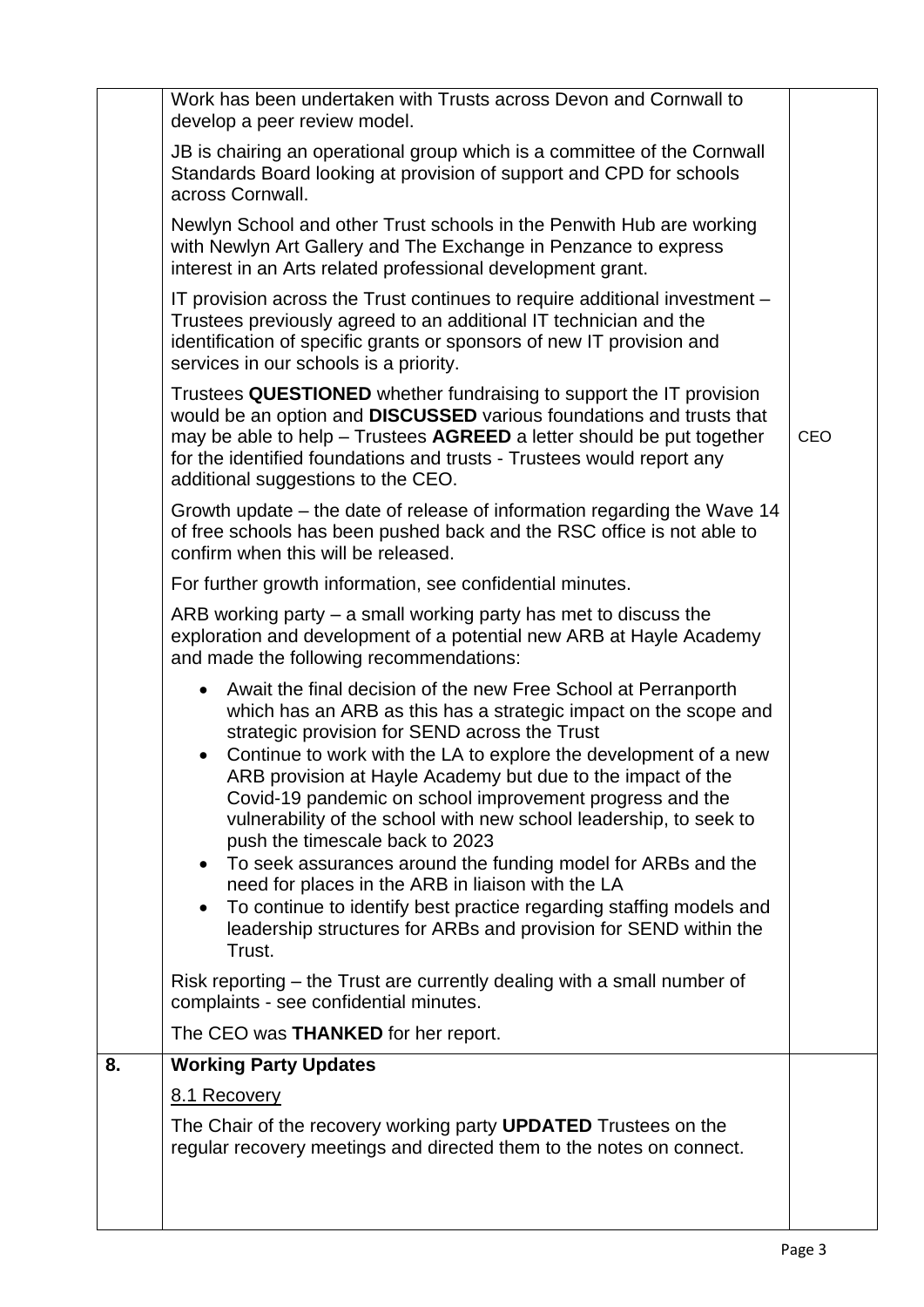|     | 8.2 Fund Pooling                                                                                                                                                                                                                                                                                                                                                                                                                                                                                                                                                       |                                |
|-----|------------------------------------------------------------------------------------------------------------------------------------------------------------------------------------------------------------------------------------------------------------------------------------------------------------------------------------------------------------------------------------------------------------------------------------------------------------------------------------------------------------------------------------------------------------------------|--------------------------------|
|     | A small group have met to talk about fund pooling in order to provide<br>additional flexibility and agility to the Trust. The group did not recommend<br>the pooling of GAG funding in its entirety as a way forward but did<br>consider some reserve pooling could be beneficial. A further meeting of<br>the group will take place with feedback to the Trust board in the March<br>meeting. Trustees ASKED when this is likely to be implemented and<br>were <b>INFORMED</b> that before any decisions are made, a full consultative<br>process will be undertaken. |                                |
|     | 8.3 Search and Governance                                                                                                                                                                                                                                                                                                                                                                                                                                                                                                                                              |                                |
|     | The Search and Governance Committee met to discuss the board<br>membership, following the resignation of David Williams.                                                                                                                                                                                                                                                                                                                                                                                                                                               |                                |
|     | Following the last board meeting, contact was made with the Regional<br>Schools Commissioners (RSC) office to enquire if there would be<br>individuals the RSC could recommend the Trust board consider.                                                                                                                                                                                                                                                                                                                                                               |                                |
|     | Names were put forward and following contact, two individuals have<br>expressed an interest, the Search and Governance Committee will be<br>following this up and will provide recommendations to the full board.                                                                                                                                                                                                                                                                                                                                                      |                                |
|     | The Search and Governance committee discussed the need for a wide<br>search beyond the boundaries of individuals already known.                                                                                                                                                                                                                                                                                                                                                                                                                                        |                                |
| 9.  | HR Report - annual review of workforce information                                                                                                                                                                                                                                                                                                                                                                                                                                                                                                                     |                                |
|     | The previously circulated reports were <b>DISCUSSED</b> with the following<br>highlights:                                                                                                                                                                                                                                                                                                                                                                                                                                                                              |                                |
|     | The casework has shown an increase in mental health issues which have<br>required additional workplace support.                                                                                                                                                                                                                                                                                                                                                                                                                                                        |                                |
|     | The breakdown of different ages and genders across the schools shows<br>that the majority of staff are female and fall within the age 40-60 years.<br>Trustees QUESTIONED whether this is usual and were INFORMED that<br>education does tend to be a predominantly female workforce.                                                                                                                                                                                                                                                                                  |                                |
|     | Trustees REQUESTED a further breakdown of data next year – ie the<br>gender split of those in an Assistant Headteacher role.                                                                                                                                                                                                                                                                                                                                                                                                                                           | Dir HR                         |
|     | There has been a decline overall in sickness absence – many strategies<br>are in place across the Trust which have contributed to this.                                                                                                                                                                                                                                                                                                                                                                                                                                |                                |
|     | Trustees <b>NOTED</b> the summary of HR matters for the 2019/20 academic<br>year.                                                                                                                                                                                                                                                                                                                                                                                                                                                                                      |                                |
| 10. | <b>Staff Wellbeing</b>                                                                                                                                                                                                                                                                                                                                                                                                                                                                                                                                                 |                                |
|     | The previously circulated Wellbeing paper was <b>DISCUSSED</b> ; it was<br>viewed as important to give benefits to the whole workforce rather than<br>just targeted support to this dealing with specific issues. Benefit schemes<br>are useful for both the recruitment and retention of staff.                                                                                                                                                                                                                                                                       |                                |
|     | The finances of this need further investigation before a decision can be<br>made.                                                                                                                                                                                                                                                                                                                                                                                                                                                                                      | $Dir B +$<br>Finance<br>Dir HR |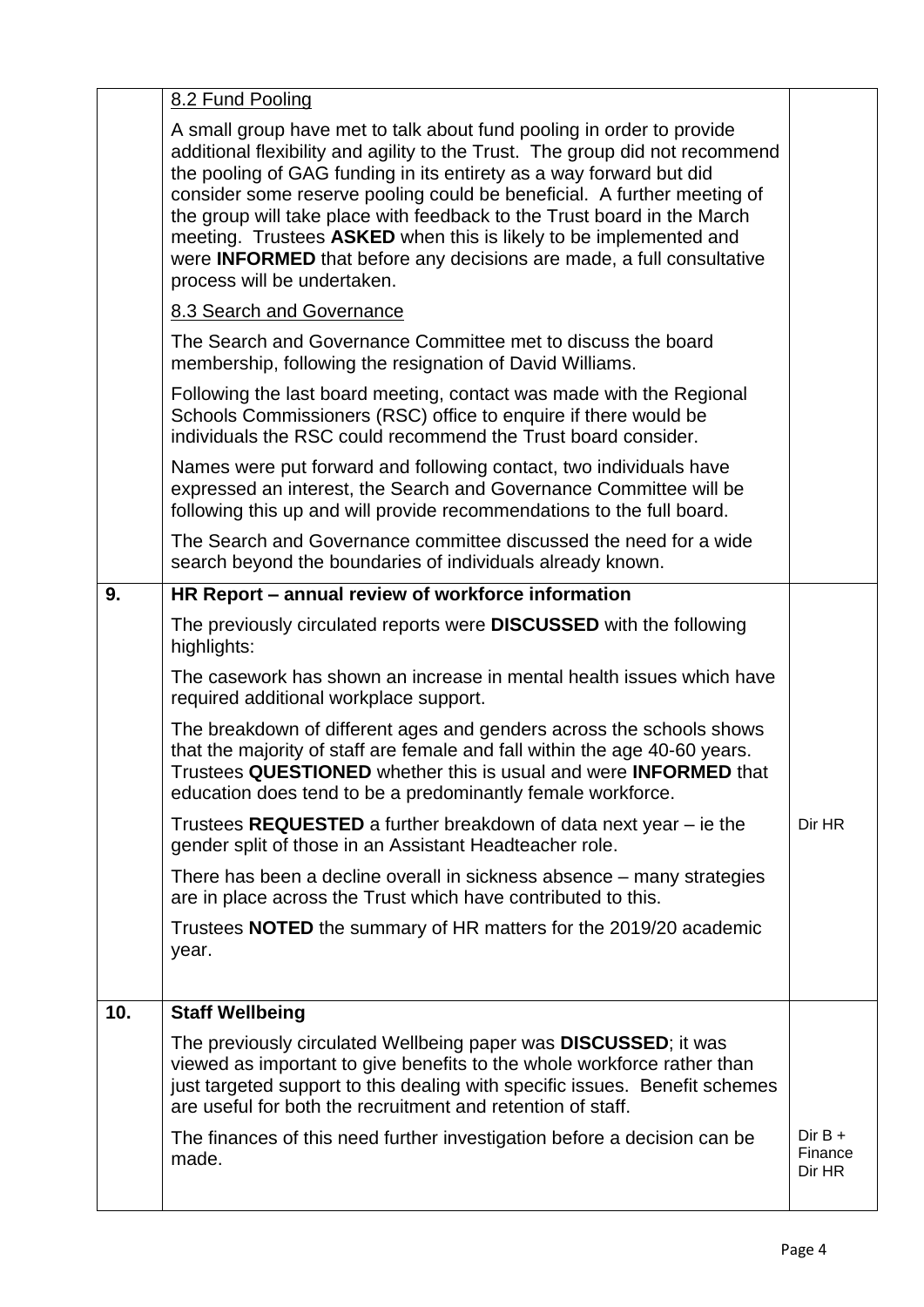| 11. | <b>Local Governance Work</b>                                                                                                                                                                                                                                                        |  |
|-----|-------------------------------------------------------------------------------------------------------------------------------------------------------------------------------------------------------------------------------------------------------------------------------------|--|
|     | Trustees <b>NOTED</b> the details contained within the previously circulated<br>report - this outlined the support and training given to Governors both<br>within the Trust and those from other Trusts.                                                                            |  |
| 12. | <b>Audit and Risk Committee Report</b>                                                                                                                                                                                                                                              |  |
|     | Verbal feedback was received from the Audit Committee regarding the<br>Annual Audit and Trustees Report and Financial Statements. It was a<br>positive unqualified report with no significant issues raised.                                                                        |  |
|     | Due to a change in the AFH the importance of ensuring the register of<br>interests is kept as a live document and an opportunity for changes to be<br>declared at each meeting was highlighted to Trustees.                                                                         |  |
|     | The committee have reviewed the terms of reference to ensure they are<br>in line with the updates to the Academies Financial Handbook.                                                                                                                                              |  |
|     | The Audit and Risk committee are RECOMMENDING to the Trust Board<br>the appointment of TIAA Ltd to provide the enhanced internal scrutiny<br>required in line with the AFH 2020 at a cost of £299 per day. A total<br>annual cost of £2,392 - Trustee APPROVED this recommendation. |  |
|     | 12.1 Trustees Annual Report & Financial Statements 2019/20                                                                                                                                                                                                                          |  |
|     | The Committee RECOMMENDED approval of the Trustees Annual<br>Report and Financial Statements for 2019/20 to the Board.                                                                                                                                                              |  |
|     | The board REQUESTED some minor amendments to the Trustee Report<br>and then APPROVED the Trustees Annual Report and Financial<br>Statements for 2019/20 and the Chair APPROVED the use of her<br>electronic signature.                                                              |  |
| 13. | <b>Financial Reports</b>                                                                                                                                                                                                                                                            |  |
|     | 13.1 Management Accounts, Balance Sheet, Cashflow and KPI's 2019/20<br>Outturn                                                                                                                                                                                                      |  |
|     | Trustees <b>NOTED</b> the outturn position for the schools and the balance<br>sheet, cash flow and performance indicators for the period 1 <sup>st</sup> September<br>2019 to 31 <sup>st</sup> August 2020.                                                                         |  |
|     | Trustees <b>DISCUSSED</b> specific issues around falling numbers of roll and<br>the impact of Covid on schools.                                                                                                                                                                     |  |
|     | 13.2 Management Accounts, Balance Sheet, Cashflow and KPI's 31 <sup>st</sup><br>October 2020                                                                                                                                                                                        |  |
|     | Trustees <b>NOTED</b> the position for the period ending 31st October 2020<br>and the Balance Sheet, Cash Flow Appendix and school performance<br>indicators.                                                                                                                       |  |
|     | Trustees <b>APPROVED</b> the commissioning of a bespoke Educational<br>Psychology service from the Local Authority to an estimated total cost<br>£1000 to be met from Trust Central Funds.                                                                                          |  |
|     |                                                                                                                                                                                                                                                                                     |  |
|     |                                                                                                                                                                                                                                                                                     |  |